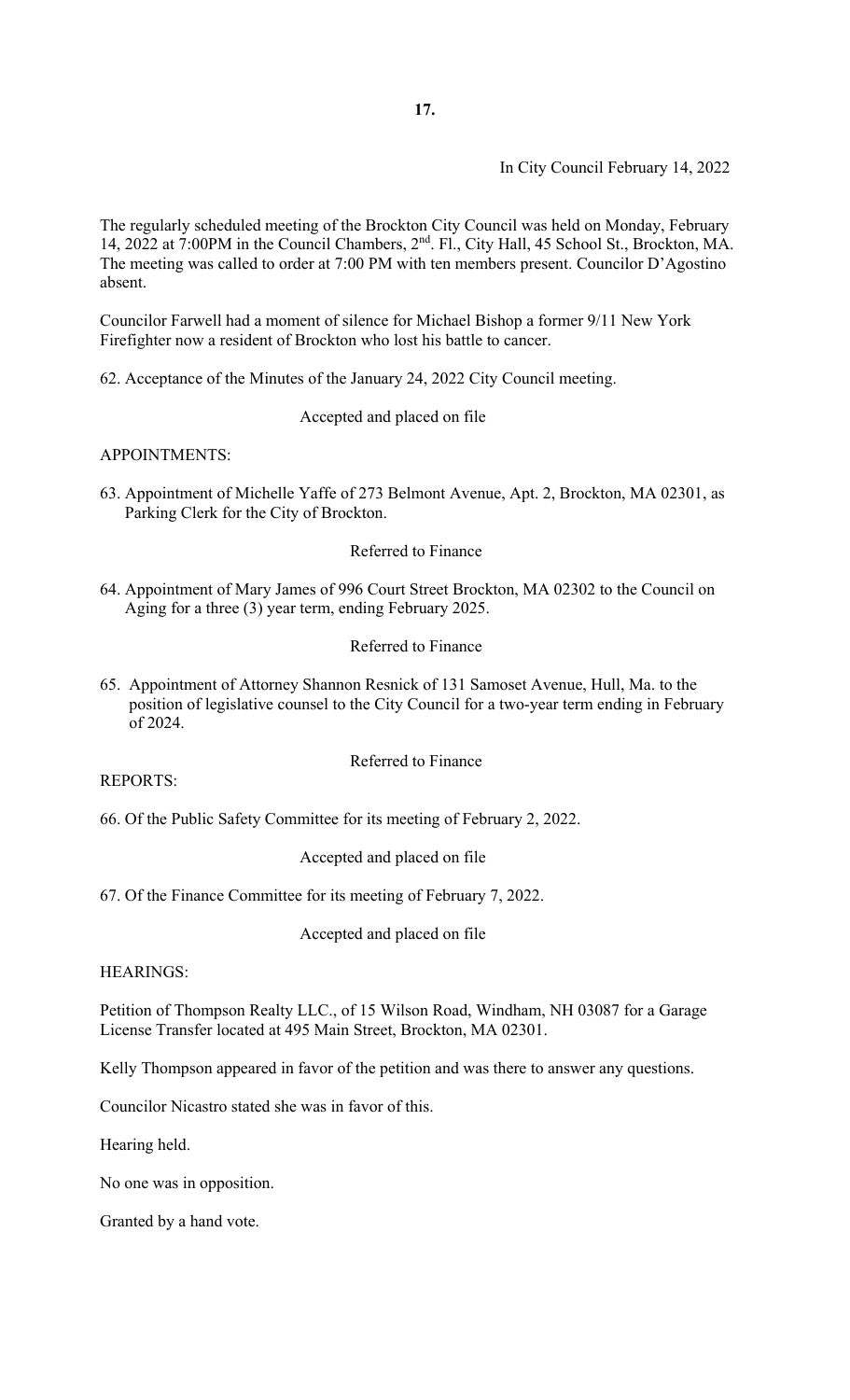# **18. (CONT.)**

## COMMUNICATIONS:

68. From the Mayor appointing, Michelle Yaffe of 273 Belmont Avenue, Apt.2, Brockton, MA 02301 as Parking Clerk for the City of Brockton. In accordance with Section 60 of the City Charter, submitting this appointment to the City Council for confirmation.

# Accepted and placed on file

69. From the Mayor appointing Mary James of 996 Court Street Brockton, MA 02302 to the Council on Aging for a three (3) year term, ending February 2025.

# Accepted and placed on file

70. From the City Clerk appointing Attorney Shannon Resnick of 131 Samoset Avenue, Hull, Ma. to the position of legislative counsel to the City Council for a two-year term ending in February of 2024.

Accepted and placed on file

 2, Section 2-186 appointing Erica Pereira to the position of Assistant City Solicitor- Full 71. From the Mayor in accordance with the Revised Ordinances of the City of Brockton Chapter Time for a three-year term, effective November 1<sup>st</sup>, 2021.

# Accepted and placed on file

72. From the Mayor in accordance with the Revised Ordinances of the City of Brockton Chapter 2, Section 2-186 re-appointing Aileen C. Bartlett to the position of Assistant City Solicitor- Full Time for a three-year term, effective February 8, 2022.

# Accepted and placed on file

 appointing Troy Clarkson to the position of Chief Financial Officer for a three-year term, 73. From the Mayor in accordance with the Massachusetts Acts of 1990, Chapter 324, re ending in February 2025.

## Accepted and placed on file

74. From the Emergency Management Director requesting acceptance of the FFY2021 EMPG Grant in the amount of \$51,480 (No match required) This funding will be used to purchase a 2022 Polaris UTV for Fire Department, flashlights and radio equipment.

## Accepted and placed on file

75. From the Mayor in accordance with the General Laws of Massachusetts, Chapter 44, recommending that the City Council authorize the acceptance and expenditure of the grant award in the amount of \$51,480 from…. MASSACHUSETTS EMERGENCY MANAGEMENT AGENCY (MEMA) – EMERGENCY MANAGEMENT PERFORMANCE GRANT (EMPG) to……. BROCKTON EMERGENCY MANAGEMENT AGENCY – EMERGENCY MANAGEMENT PERFORMANCE GRANT (EMPG) FUND. These grant funds will be used to purchase a 2022 Polaris Ranger UTV for Fire Department, flashlights and radio equipment. This grant does not require a match.

## Accepted and placed on file

76. From the CFO in accordance with Section 5 of Chapter 324 of the Acts of 1990, certifying that the financial resources and revenues of the City of Brockton are and will continue to be adequate to support the grant funds in the amount of \$51,480 from from…. MASSACHUSETTS EMERGENCY MANAGEMENT AGENCY (MEMA) – EMERGENCY MANAGEMENT PERFORMANCE GRANT (EMPG) to……. BROCKTON EMERGENCY MANAGEMENT AGENCY – EMERGENCY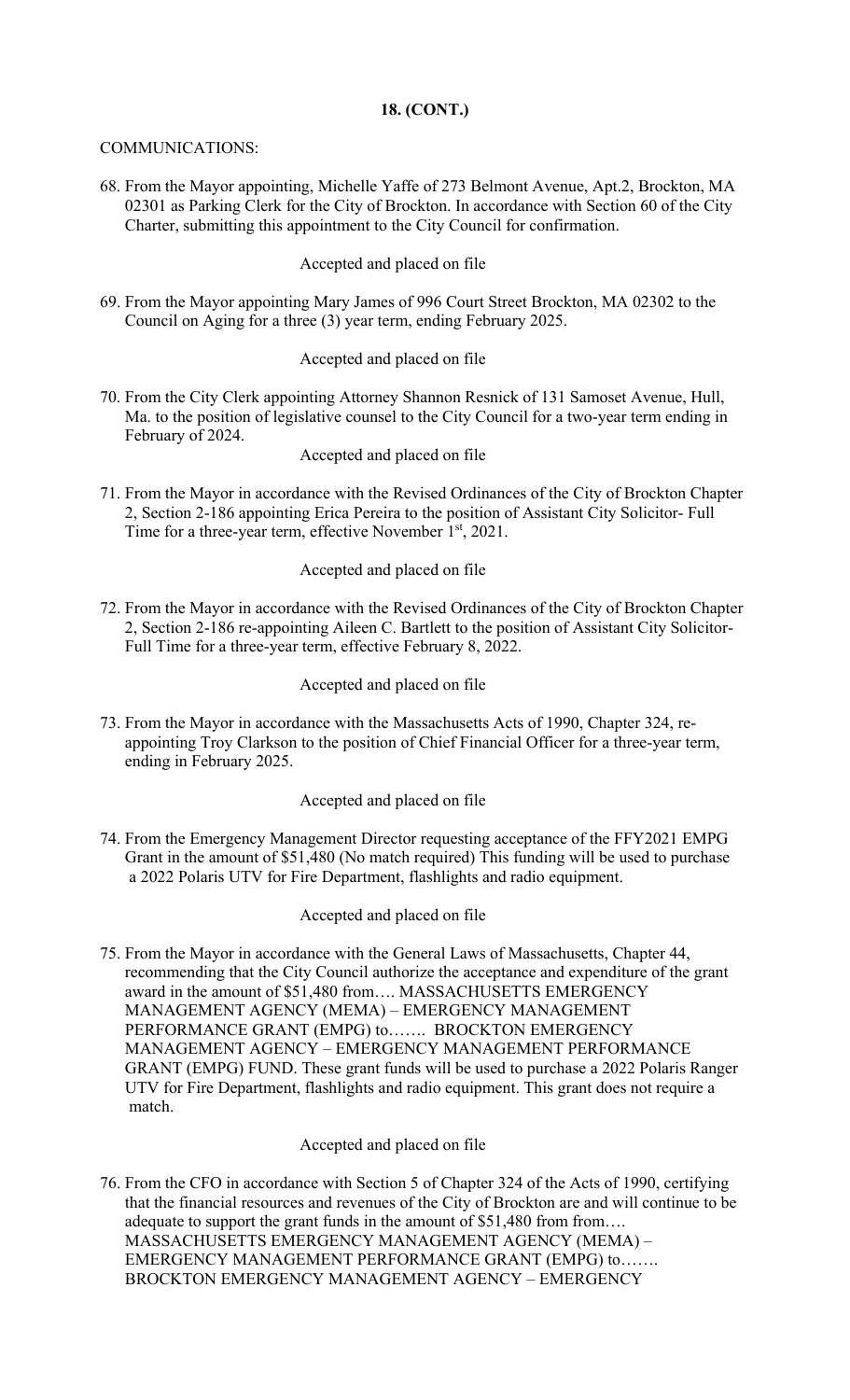# **19. (COMMUNICATIONS CONT.)**

## MANAGEMENT PERFORMANCE GRANT (EMPG) FUND without a detrimental impact on the continuous provision of the existing level of municipal services.

Accepted and placed on file

77. From the Fire Chief requesting acceptance of the FY 2022 Firefighter Safety Equipment Grant Program in the amount of Fifty thousand dollars (\$50,000.00) from the Commonwealth of Department of Fire Services. This is a non-matching grant with no cost to the city. The Fire Department intends to use this fund to purchase a thermal imaging camera.

# Accepted and placed on file

78. From the Mayor in accordance with the General Laws of Massachusetts, Chapter 44, recommending that the City Council authorize the acceptance and expenditure of the grant award in the amount of \$50,000 from…. COMMONWEALTH OF MASSACHUSETTS DEPARTMENT OF FIRE SERVICES- FY2022 FIREFIGHTER SAFETY EQUIPMENT GRANT to……. BROCKTON FIRE DEPARTMENT- FY2022 FIREFIGHTER SAFETY EQUIPMENT GRANT FUND. These grant funds will be used to purchase a thermal imaging camera. This grant does not require a match.

## Accepted and placed on file

 FY2022 FIREFIGHTER SAFETY EQUIPMENT GRANT to……. BROCKTON FIRE 79. From the CFO in accordance with Section 5 of Chapter 324 of the Acts of 1990, certifying, that the financial resources and revenues of the City of Brockton are and will continue to be adequate to support the grant funds in the amount of \$50,000 from from…. COMMONWEALTH OF MASSACHUSETTS DEPARTMENT OF FIRE SERVICES- DEPARTMENT- FY2022 FIREFIGHTER SAFETY EQUIPMENT GRANT FUND without a detrimental impact on the continuous provision of the existing level of municipal services.

#### Accepted and placed on file

80. From the Acting Chief of Police requesting authorization to expend grant monies related to the FY 2022 Municipal Public Safety Staffing Grant program from the Executive Office of Public Safety and Security in the amount of \$275,000.00.

## Accepted and placed on file

81. From the Police Department Grant Coordinator requesting the grant award be processed to allow the City of Brockton to expend the FY2022 Municipal Police Services Staffing Grant from the Executive Office of Public Safety and Security in the amount of \$275,000.00.

## Accepted and placed on file

82. From the Mayor in accordance with the General Laws of Massachusetts, Chapter 44, recommending that the City Council authorize the acceptance and expenditure of the grant award in the amount of \$275,000 from…. EXECUTIVE OFFICE OF PUBLIC SAFETY AND SECURITY – FY2022 MUNICIPAL POLICE SERVICES STAFFING GRANT to……. BROCKTON POLICE DEPARTMENT- FY2022 MUNICIPAL POLICE SERVICES STAFFING GRANT FUND. These grant funds will be used to pay overtime wages for patrol shift minimum staffing; shift overruns, detective investigations; restraining order service, training, community police activities, etc. This grant does not require a match.

## Accepted and placed on file

83. From the CFO in accordance with Section 5 of Chapter 324 of the Acts of 1990, certifying that the financial resources and revenues of the City of Brockton are and will continue to be adequate to support the grant funds in the amount of \$275,000 from from…. EXECUTIVE OFFICE OF PUBLIC SAFETY AND SECURITY – FY2022 MUNICIPAL POLICE SERVICES STAFFING GRANT to……. BROCKTON POLICE DEPARTMENT- FY2022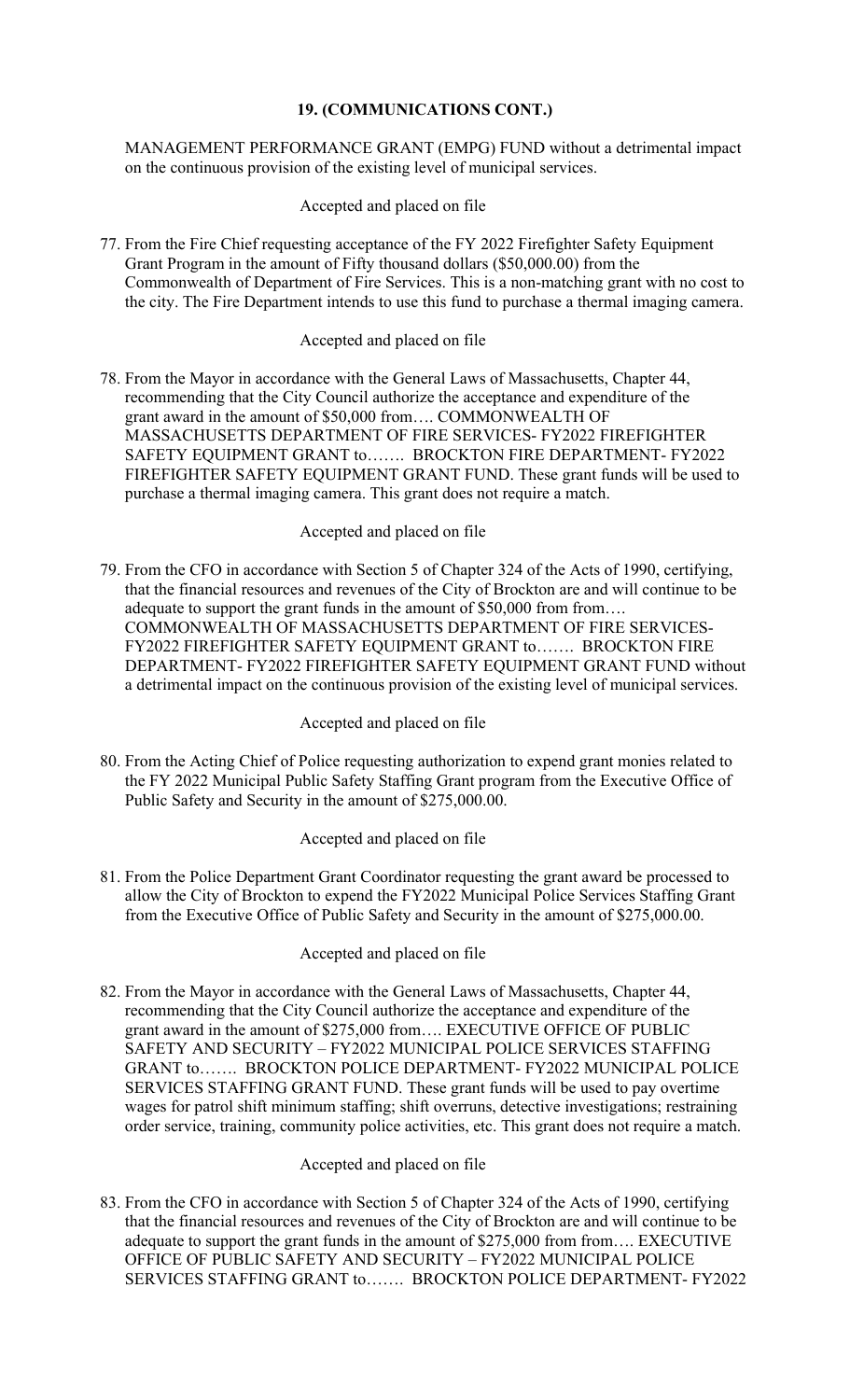### **20. (COMMUNICATIONS CONT.)**

 MUNICIPAL POLICE SERVICES STAFFING GRANT FUND without a detrimental impact on the continuous provision of the existing level of municipal services.

#### Accepted and placed on file

### UNFINISHED BUSINESS:

25. Appointment of Patrick Hill of 39 Patterson Avenue, Brockton, MA 02301 to the position of Commissioner of Public Works of the City of Brockton for a three-year term ending January 2025. (FAVORABLE)

Confirmed by a roll call vote taken by "yeas" and "nays"; ten members present and all voting in the affirmative. Councilor D'Agostino Absent.

26. Appointment of Monique Screen-Berry of 126 Torrey Street, Brockton, MA 02301 to Zoning Board of Appeals Alternate Member for a three-year term, ending January 2025. (FAVORABLE)

Confirmed by a roll call vote taken by "yeas" and "nays"; ten members present and all voting in the affirmative. Councilor D'Agostino Absent.

 51. Ordered: That the following named sum be and the same is hereby transferred as the same was submitted by the Mayor as follows: Transfer of: \$75,000 From: Election- Purchase of Services \$20,000 and Auditor- Purchase of Services \$55,000 To: Auditor Mail- Purchase of Services \$75,000 (This transfer is necessary due to large mailing for the two elections that were held this past year.) (FAVORABLE)

Adopted by a roll call vote taken by "yeas" and "nays"; ten members present and all voting in the affirmative. Councilor D'Agostino Absent.

56. Ordered: That the City Council authorizes the acceptance and expenditure of the total grant funds in the amount of \$718,400.

From: Executive Office of Public Safety and Security - 2022 Senator Charles E. Shannon, Jr. Community Safety Initiative Grant

To: Brockton Police Department – 2022 Senator Charles E. Shannon, Jr. Community Safety Initiative Grant Fund

(These grant funds will be used to pay for gang prevention efforts throughout the city. Police overtime will be used for outreach efforts to at-risk youth, including a new mentoring program to launch in the fall, hot spot suppression, and SRO/School Police home visits. This award will also fund Old Colony YMCA street outreach and case management services through Safe Corners and positive youth development through Kidz Konnect; Boys and Girls Club memberships, summer camperships, and paid summer counselor positions; mentoring, winter and spring clubs and workshops, a summer academy, and Kidz 'n the Park program from Brockton Christian Mentoring Initiative, a summer work program run by MassHire YouthWorks; case management and the PLAAY group-based intervention program from Luminosity Behavioral Services; prevention efforts and positive youth development through discussion groups from Health Imperatives positive youth development through recovery art projects from 24 Hr. Power, Inc.; and a Juvenile Justice Jeopardy positive youth development program from Strategies for Youth.This grant requires a match of in-kind services only.) (FAVORABLE)

Adopted by a roll call vote taken by "yeas" and "nays"; ten members present and all voting in the affirmative. Councilor D'Agostino Absent.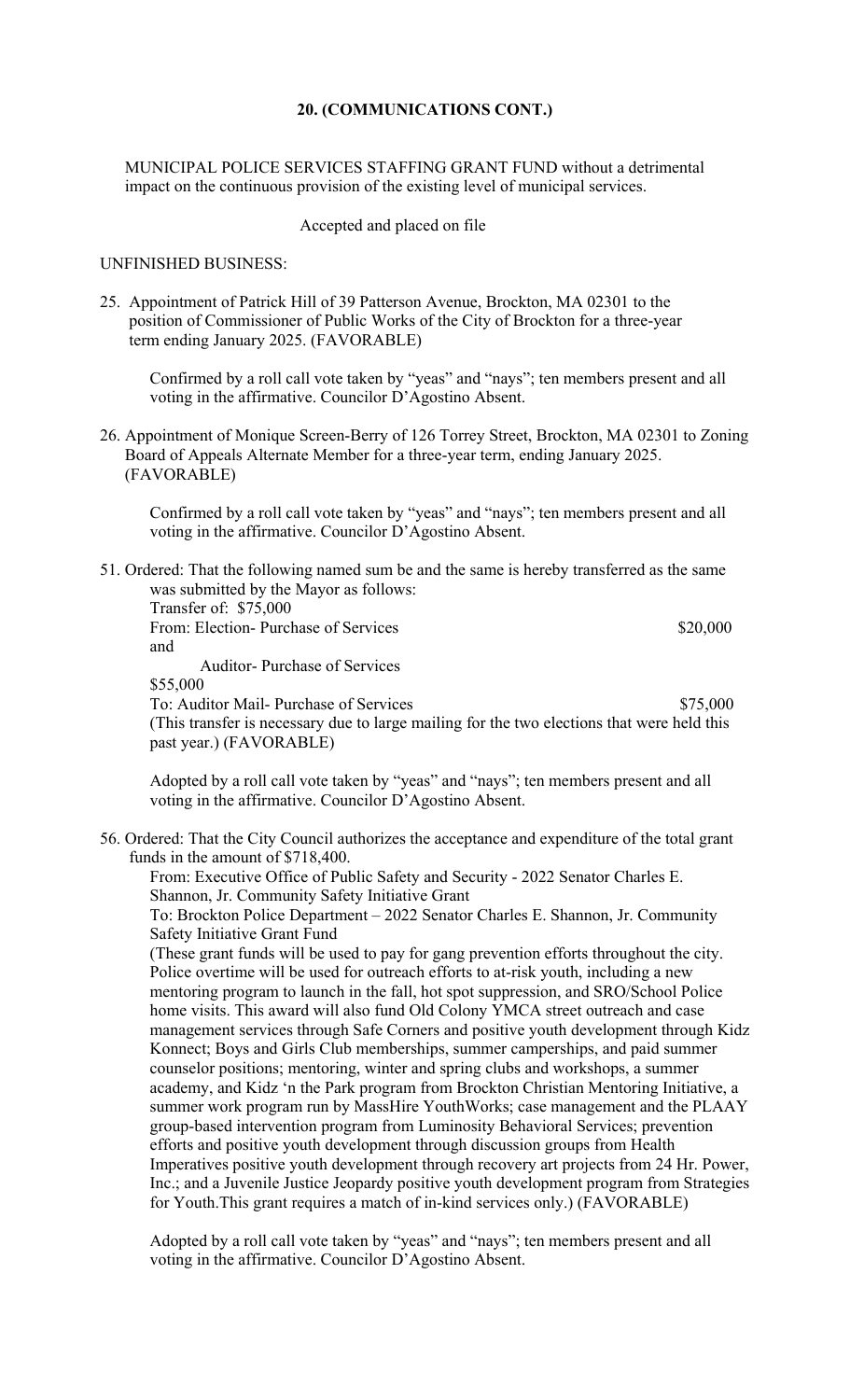## **21. (UNFINISHED BUSINESS CONT.)**

60. Ordered: That the City Council authorizes the acceptance and expenditure of the total grant funds in the amount of \$150,000.

From: MassDevelopment-Site Readiness Grant

To: Department of Planning and Economic Development-Site Readiness Grant Fund (These grant funds will be used to prepare a strategy for the implementation of the Trout Brook Urban Renewal Plan. This grant does not require a match.) (FAVORABLE)

Adopted by a roll call vote taken by "yeas" and "nays"; ten members present and all voting in the affirmative. Councilor D'Agostino Absent.

#### ORDERS:

84. Ordinance: Be it ordained by the City Council of the City of Brockton, Article II, Section 14- 49 "Panhandling" is hereby repealed in its entirety and the sections shall be stricken in their entirety.

#### Referred to Ordinance

- 85. Ordinance: An Ordinance Amending Article IV, Section 27-32, C-5 Zone, Office Zones Be it ordained by the City Council of the City of Brockton, Article IV, Section 27-32 is hereby amended by adding the following language to the list of principal permitted uses:
	- *e. Research and Development Office or Laboratory*
	- *f. Independent Senior Residential*
	- *g. Assisted Care Senior Residential*
	- *h. Business Incubator*
	- *i. Agricultural Greenhouse*

Be it further ordained that the Ordinance be amended to provide the following section (4):

## *Research & Development or Laboratory - Defined*

*The analysis, testing, and development of products, or services predominantly for scientific research operations in biotechnology, pharmaceuticals, medical equipment, communication & information technology, electronics, computer hardware, and their substantial equivalents. The following standard apply:* 

- *a. Research & Development and/or Laboratory does not include activities involved in fabricating, assembling, warehousing, or sale of products for the retail or wholesale market.*
- *b. Ancillary development of mock-up and prototype products is permitted so long as the total floor area devoted to their fabrication or assembly is limited to twentyfive percent (25%) of the gross floor area occupied by the use.*

#### Referred to Ordinance

86. Ordinance: Amendment to Zoning Map for Parcel IDs identified

Be it ordained, pursuant to Section 27-5 of the City Ordinances "Zoning Map" whereby reference is made to and incorporation of said boundaries of each of the zones established as shown on the map entitled, "The City of Brockton, Massachusetts Zoning District Map" dated November 10, 1967, and thereafter amended, that said map be amended to reflect the following zoning change:

| <b>Parcel ID</b> | 143-237 | $C-2$ (current) to | C-5 Zone   |
|------------------|---------|--------------------|------------|
|                  | 143-092 | $C-2$ (current) to | $C-5$ Zone |
|                  | 143-093 | $C-2$ (current) to | C-5 Zone   |
|                  | 143-095 | $C-2$ (current) to | C-5 Zone   |
|                  | 143-097 | $C-2$ (current) to | C-5 Zone   |
|                  | 143-098 | $C-2$ (current) to | C-5 Zone   |
|                  |         |                    |            |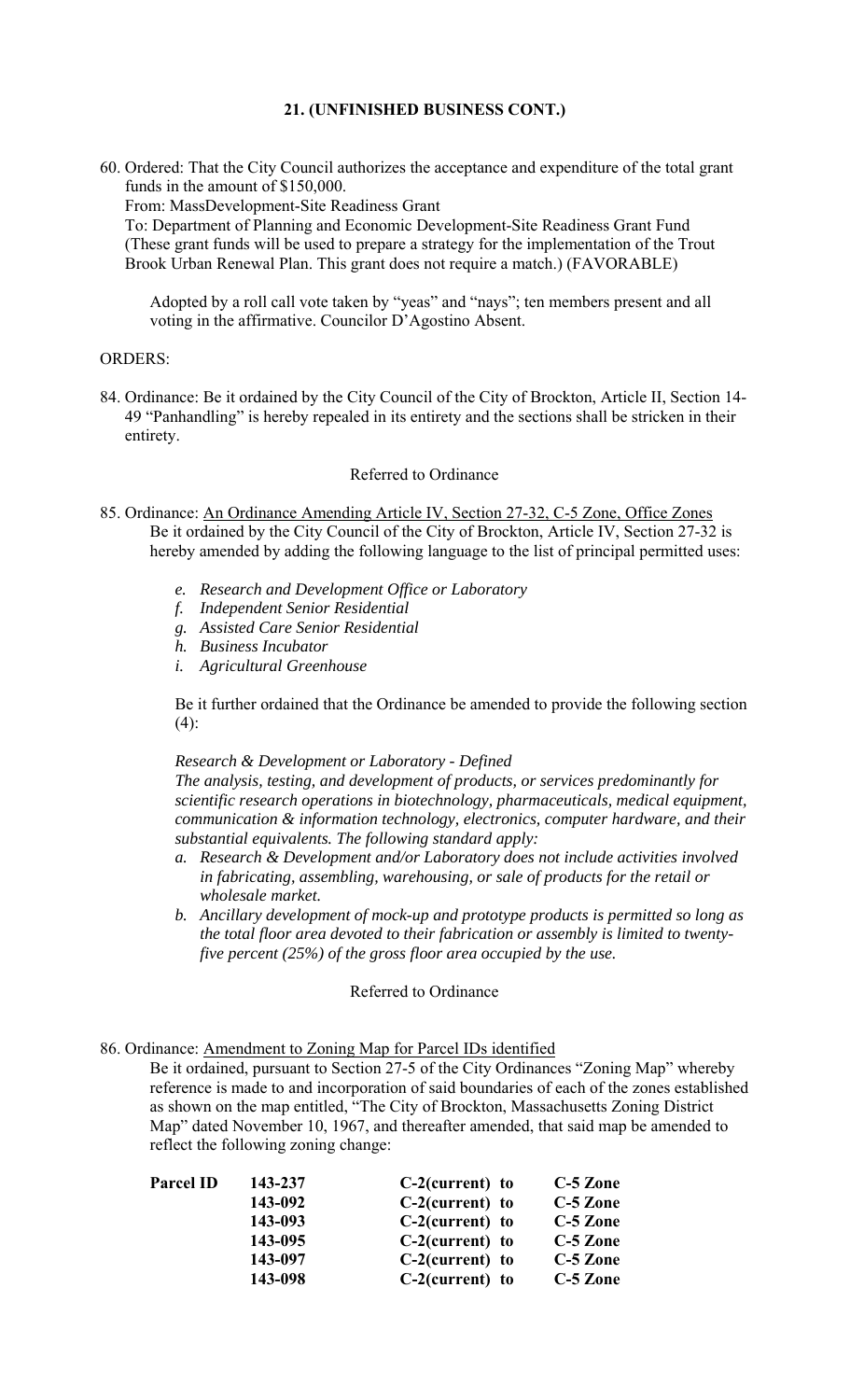### **22. (ORDERS CONT.)**

|  | C-5 Zone                                                                                                                                                                                                                                                                                                                                         |
|--|--------------------------------------------------------------------------------------------------------------------------------------------------------------------------------------------------------------------------------------------------------------------------------------------------------------------------------------------------|
|  | C-5 Zone                                                                                                                                                                                                                                                                                                                                         |
|  | C-5 Zone                                                                                                                                                                                                                                                                                                                                         |
|  | C-5 Zone                                                                                                                                                                                                                                                                                                                                         |
|  | C-5 Zone                                                                                                                                                                                                                                                                                                                                         |
|  | C-5 Zone                                                                                                                                                                                                                                                                                                                                         |
|  | C-5 Zone                                                                                                                                                                                                                                                                                                                                         |
|  | C-5 Zone                                                                                                                                                                                                                                                                                                                                         |
|  | C-5 Zone                                                                                                                                                                                                                                                                                                                                         |
|  | C-5 Zone                                                                                                                                                                                                                                                                                                                                         |
|  | C-5 Zone                                                                                                                                                                                                                                                                                                                                         |
|  | C-5 Zone                                                                                                                                                                                                                                                                                                                                         |
|  | C-5 Zone                                                                                                                                                                                                                                                                                                                                         |
|  | C-5 Zone                                                                                                                                                                                                                                                                                                                                         |
|  | C-5 Zone                                                                                                                                                                                                                                                                                                                                         |
|  | C-5 Zone                                                                                                                                                                                                                                                                                                                                         |
|  | $C-2$ (current) to<br>$C-2$ (current) to<br>$C-2$ (current) to<br>$C-2$ (current) to<br>$C-2$ (current) to<br>$C-2$ (current) to<br>C-2(current) to<br>$C-2$ (current) to<br>$C-2$ (current) to<br>C-2(current) to<br>C-2(current) to<br>$C-2$ (current) to<br>$C-2$ (current) to<br>C-2(current) to<br>$C-2$ (current) to<br>$C-2$ (current) to |

Referred to Ordinance

### 87. Ordinance: **An Ordinance Amending Article III, Division 2, Section 2-127 – Pay Plan** Be it ordained by the City Council of the City of Brockton, Article III, Section 2-127 is hereby amended as follows:

*Effective date of this Ordinance Amendment shall be July 1, 2022. Enforcement of this Ordinance shall be subject to a supplemental appropriation by the Mayor.* 

The flat rate salaries to be paid to Poll Workers shall be amended by striking the language "28 per hour" and inserting in its place "\$250 per day" and the following language under miscellaneous for Poll Workers shall be stricken: "Partial hours payable in quarter hour increments"

The flat rate salaries to be paid to Election – Wardens shall be amended by striking the language "\$35 per hour" and inserting in it place "\$300 per day" and the following language under miscellaneous for Election-Warden shall be stricken: "Partial hours payable in quarter hour increments." Further, the Election-Wardens position shall be amended to include "Clerks".

| Category | Position       | <b>Flat Rate</b> | Misc. |
|----------|----------------|------------------|-------|
| EL-W     | $Elections -$  | $$350$ per day   |       |
|          | Wardens/Clerks |                  |       |
| $EL-2$   | Poll Workers   | \$250 per day    |       |

Adoption of the above changes shall result in the following:

#### Referred to Ordinance

88. Ordered: That the City Council authorizes the acceptance and expenditure of the total grant funds in the amount of \$51,480.

From: Massachusetts Emergency Management Agency (MEMA)- Emergency Management Performance Grant (EMPG)

To: Brockton Emergency Management Agency- Emergency Management Performance Grant (EMPG) Fund

 Department, flashlights and radio equipment. This grant does not require a match.) (These grant funds will be used to purchase a 2022 Polaris Ranger UTV for Fire

### Referred to Finance

89. Ordered: That the City Council authorizes the acceptance and expenditure of the total grant funds in the amount of \$50,000.